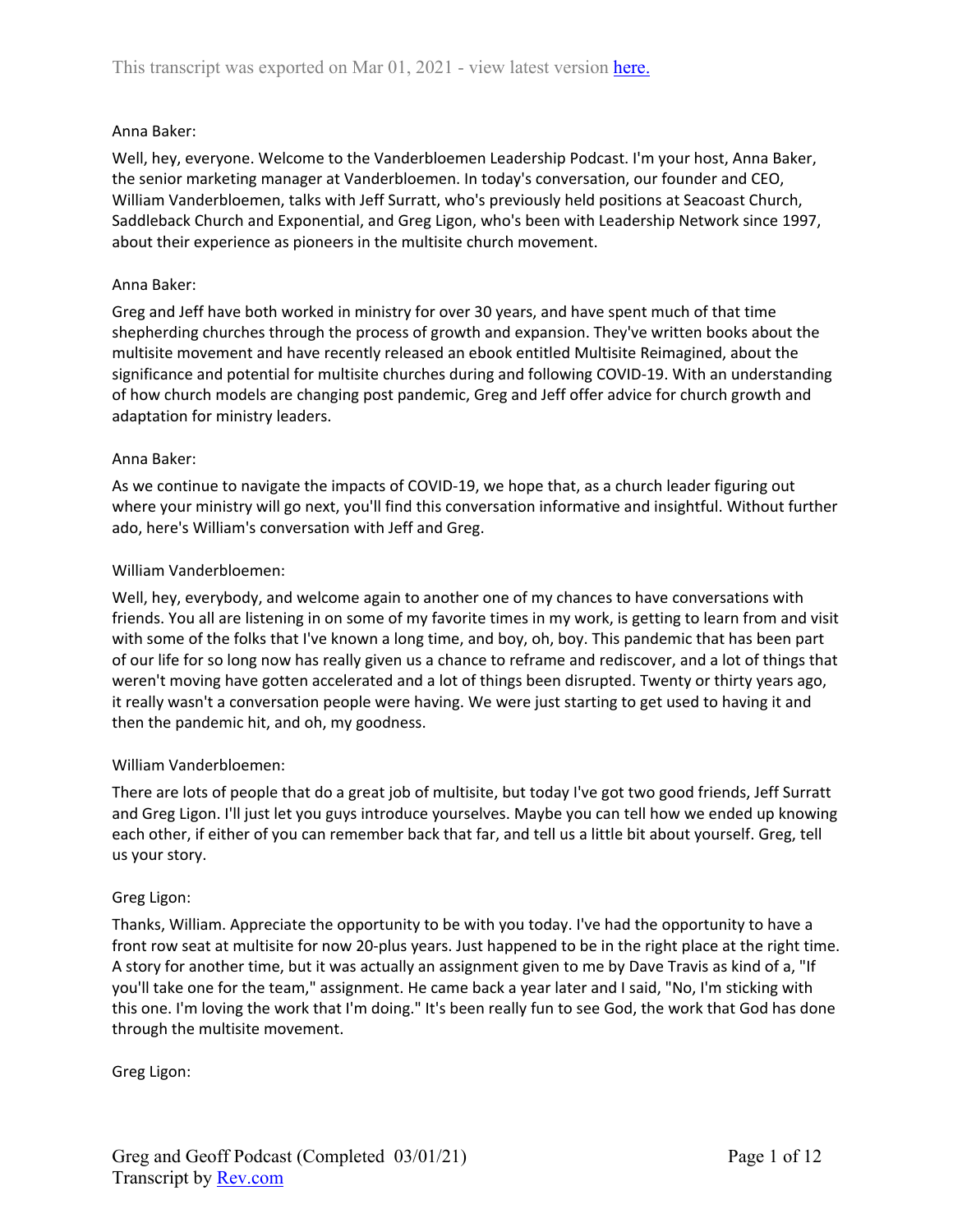In recent days, as you've mentioned, we're in the middle of this COVID situation. We're seeing some things that in some ways were actually begun before the virus hit, and certainly have been accelerated by that. Jeff and I have had the opportunity to take a look at some of those things, and we're excited to be with you today.

#### William Vanderbloemen:

That's great. I really should have flipped this around, because for his entire life, Jeff has been tired of going after Greg, but Jeff Surratt, the better-known of the Surratts in the kingdom, is with us. Jeff, tell us your story.

#### Jeff Surratt:

Yeah. Thanks William. It's fun to be with you. Yeah, I am. I may not be the best known, but I am the greatest of the Surratts. Honestly, humility is what makes me the best.

#### William Vanderbloemen:

Pardon the interruption, but I just love sharing this line every now and then. My very favorite Ted Turner quote ... and you can appreciate this ... Ted said, "If I had a little more humility, I'd be perfect."

Jeff Surratt:

That's excellent.

William Vanderbloemen:

There you go.

#### Jeff Surratt:

I got started with multisite when I worked for my brother Greg, who was the founding pastor of a church called Seacoast out in Charleston, South Carolina. We couldn't figure out how to expand that. We were out of room. The city wouldn't let us grow. We just decided to open up another auditorium in another location and see what happens. It went from there.

#### Jeff Surratt:

About the same time, I met Greg. Greg was at Leadership Network, and he was starting the very first cohort of churches that were just trying to figure out what in the world this multisite thing was called. We didn't even have a name for it, I don't think, back then. It was just churches having more than one location. From there, Greg and I became friends. We got an opportunity to write a couple of books together about multisite. We've been on this journey together in different ways. Gosh, Greg, it's been almost 20 years now that we've connected around this topic.

#### Jeff Surratt:

William, honestly it's been fascinating over the last year, a little less than a year, I guess it's been, of every church in America suddenly became multisite. Every church was meeting in one church, in homes all over town. All of a sudden, video teaching became not just something for megachurches, but almost all churches began utilizing video teaching. It was interesting, because many of us discovered that there are ways that the video teaching is effective. Of course, multisite isn't video teaching, but it does allow you to do some things.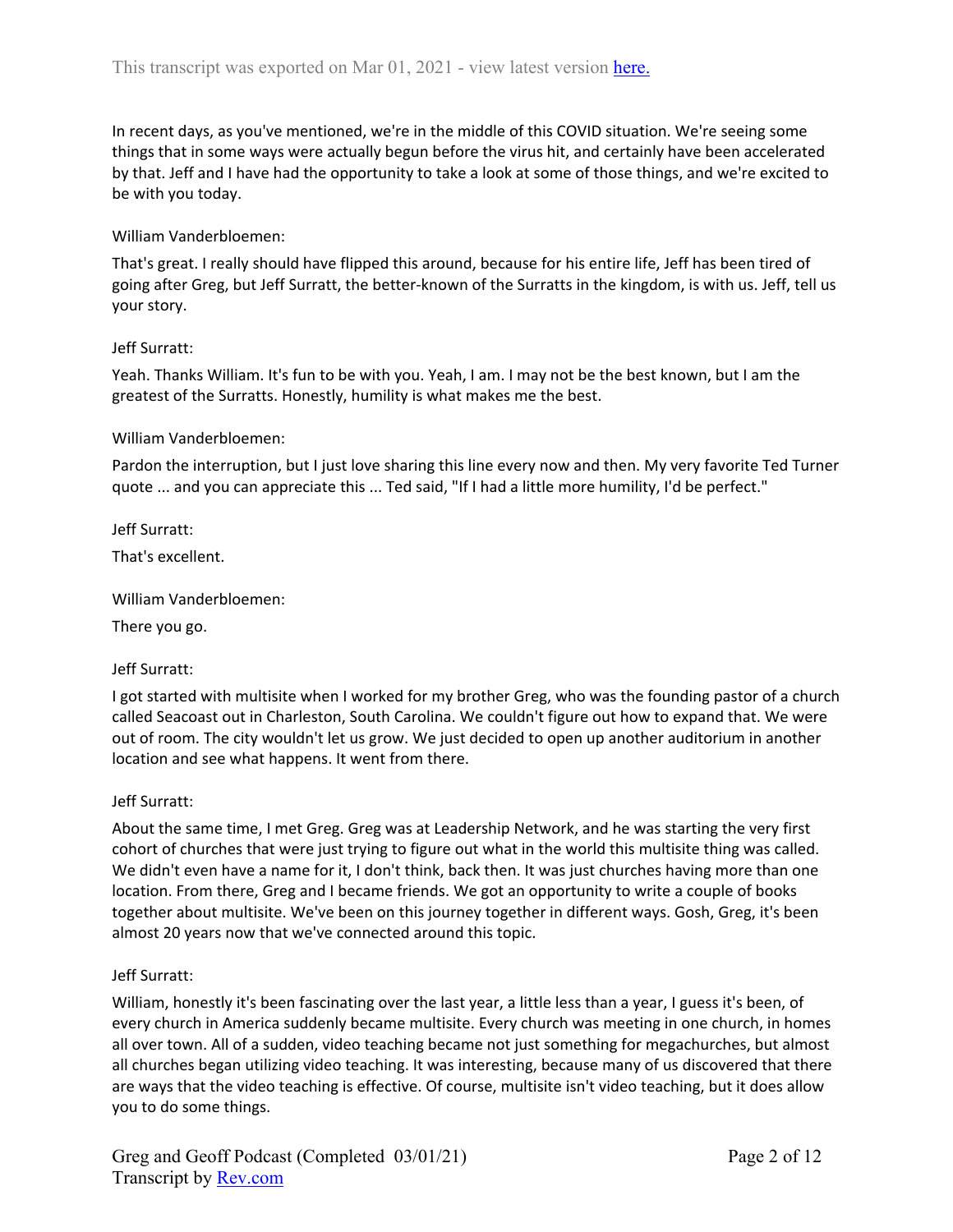## Jeff Surratt:

As Greg and I just started comparing notes with the different churches that we were talking to, we started finding some commonalities of what we saw emerging. We said, "Let's really dive into this." We gathered some of the better known multisite pioneers from all over the country that we had known for 15 or 20 years. We said, "What do you guys see? What are you guys thinking?" It was fun.

### Jeff Surratt:

Out of that, we had written an ebook together, and more than the ebook, it's just we're really seeing God do some interesting things that churches are doing in an innovative way. Back to that idea from 20 years ago of what would it look like to continue to be one church, just continue to work to be together, but to actually meet in multiple locations? That's the gist of what we're we're working on right now.

### William Vanderbloemen:

Yeah. That's really cool, and it's changed. There are no new ideas. It's just how you take the idea and adapt it to the new day, right? I have a friend of mine who's Catholic who's like, "William, we were the first multisite, sorry. We've been using a prayer book for hundreds and hundreds and hundreds of years. This is not new," but the day is new.

### William Vanderbloemen:

With the new day, as you mentioned, I read several places, but one stat that I've seen many, many times is pre pandemic, churches in North America, Protestant churches in North America, 10% of them were streaming their services live online every week. Now, something like 10% are not. You've had this massive acceleration. The landscape shifted. What are you guys seeing as some new realities for multisite that you may not have been able to name a year ago?

#### Greg Ligon:

Yeah, right. Actually, March 10th to the 12th, I was in Atlanta with a group of next-gen pastors, working with Leadership Network still at that point in time. These guys, we'd just had an afternoon together. We were at dinner that night, and one of the guys looked up from a text or an alert that he'd gotten on his phone and said, "Oh, my gosh." We said, "What's going on?" He said, "Well, they've just canceled the crowds for March Madness." Little did we know 24 hours later ... not even that long, we gathered the next morning ... we would no longer be able to have worship services in our sanctuaries and our worship places later that week.

#### Greg Ligon:

We've always at Leadership Network done these processes, where we talked about what the scenarios might look like. In that situation, we moved from scenario planning to reality TV. About half the guys didn't have a campus, or didn't have anything substantial beyond maybe playing the recording of the previous week's service. From the 10th through the 15th, most of them were able to stand up an online campus.

#### Greg Ligon:

Of course, that's one of the things that we saw early on, is everyone had to do that. We saw a lot of really amazing innovation, I think, that happened during those first four to six weeks in terms of how do you do that effectively, moving beyond just streaming a worship experience to really beginning to look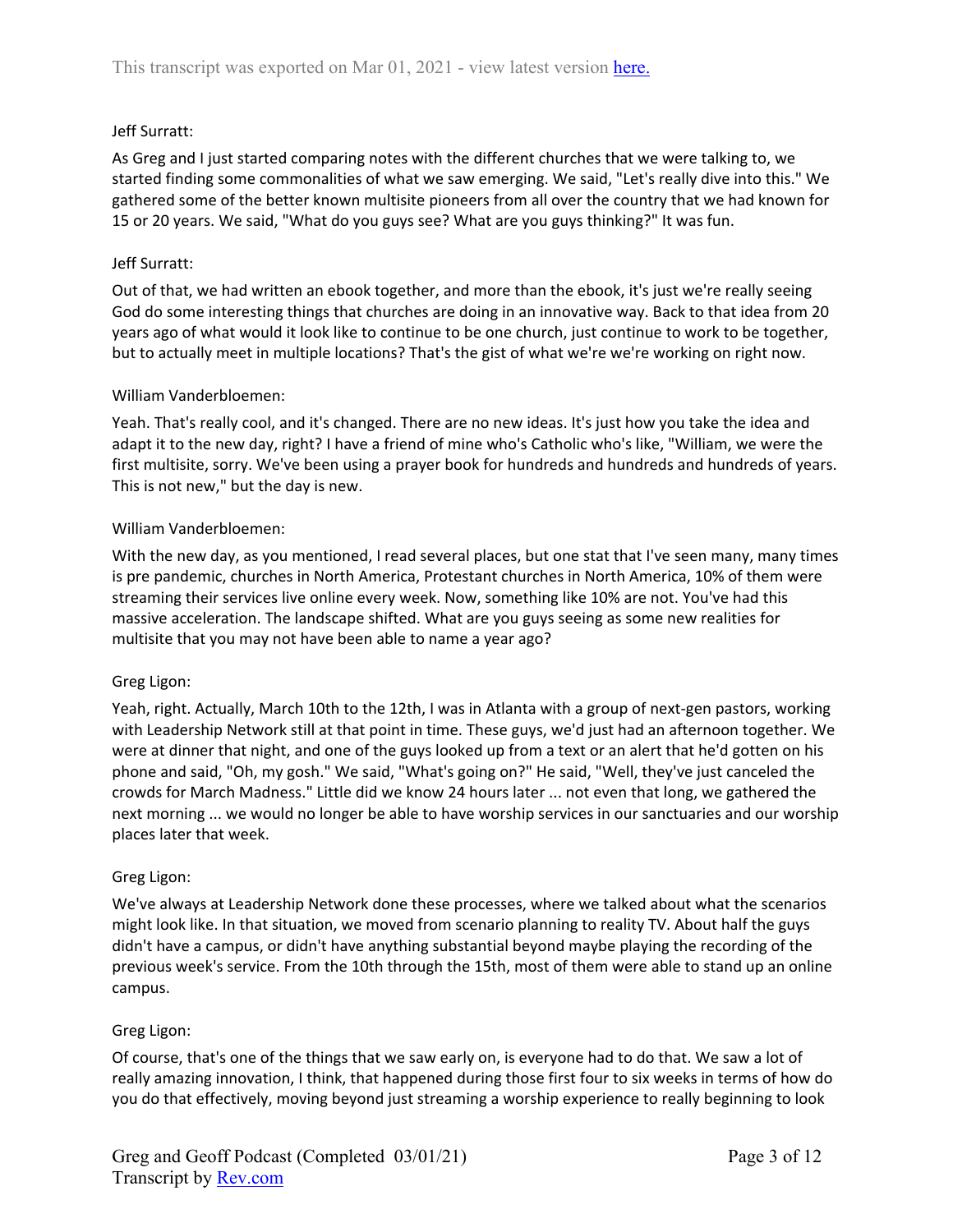at what might that experience look like that would more fully engage the audience, those that were coming. In the early days after the pandemic and after the closings of the buildings, we were seeing really high levels of engagement. That's one of the things I think that was begun or was accelerated as a result of the pandemic.

# Greg Ligon:

As we've moved through these last now six, seven, eight, nine months now, and particularly about a couple of months in when churches began to turn their attention to moving back into live, getting back into the live spaces and being back together in worship, I think some of the innovation, early innovation that happened in that season, has been lost, or perhaps it'd be better put as just put on hold a bit, because there was this challenge associated with how do you resource for that. We've got a staff that's been accustomed to producing live experiences. How do we do that and do the online?

## Greg Ligon:

I think that's one of the growing edges, probably one of the most important growing edges, I would say, in terms of this Multisite Reimagined. As we move into this next season, I think churches are going to have to figure out how do you do both. I think the pandemic has forced us to think about how we do each of those. As it forced us to think about how we do live experiences, certainly it's forced us to think about how we do online church, and what does discipleship and what does engagement and connection look like in that environment.

### William Vanderbloemen:

Wow. Jeff, what are you seeing that's a new reality?

## Jeff Surratt:

Yeah, what's fascinating. I was with a pastor yesterday of a great church out here in Colorado, and pre pandemic, they were packing their building out five times on a Sunday morning, looking hard at going multisite, trying to figure that out. Of course, the pandemic hit, had to figure out online. What's fascinating that I'm seeing that he is doing, and this is just a picture of what I'm seeing across the country, is they now have shifted hard toward house church, and it was something that wasn't even on their radar. House church, microsite, whatever you call it, and they have shifted hard into that.

#### Jeff Surratt:

Now, once a month, they ask all of their people to attend house churches. They just started it within the last three months or so. They have, I think, 35 house churches up and running. One of them meets in a barn, and the barn, they're baptizing people out in the barn. A lot of the people that are leading the house churches have never been to ... we're getting a little bit before we started recording. Journey Church is a popular name, so this was Journey Church. A lot of the people that lead house churches have never set foot inside a building that the church owns.

#### Jeff Surratt:

Here's what's interesting to me, is this idea of house church has been around as long as the church has existed. The New Testament church obviously was a house church, and movements have risen and fallen and risen and fallen. The idea of a microchurch really was popular. Just the terminology became popular about three or four or five years ago, at least with the people that I hang out with. Now what I'm seeing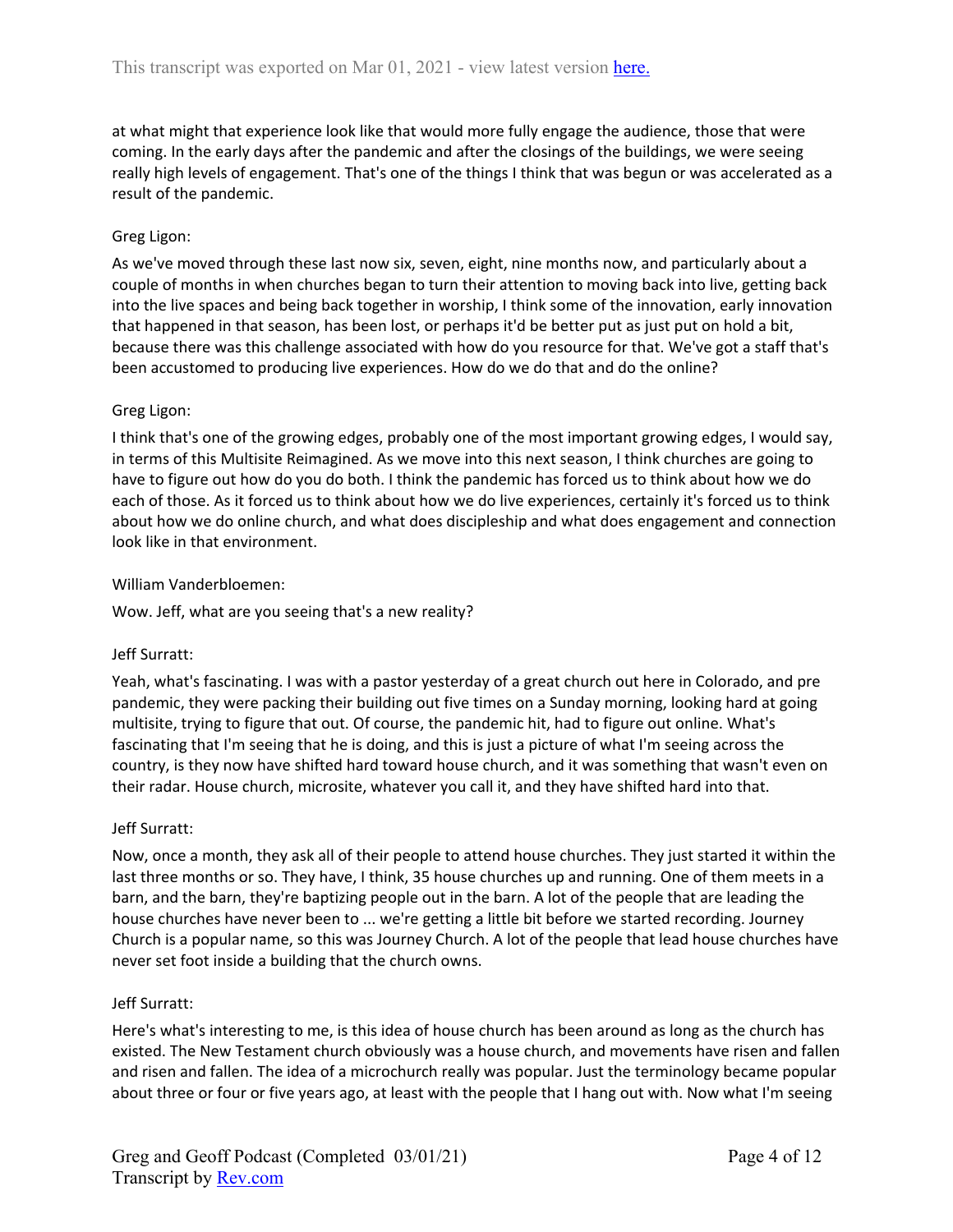is I think we see an impetus, that this isn't just something over on the fringe, it isn't something just a few people are experimenting with. People are seeing it not just as a reaction to we can't all gather together. They're seeing as this might be the most evangelist thing we can do to be both a gathering church that's fairly large, but also a house church movement. I think the potential there is tremendous.

## Jeff Surratt:

Again ... and I don't want to get into the area, William, where obviously you're much more the expert on ... but like Greg mentioned, for online church to see that happen, we have to see shifts in mindset. We have to see shifts in staffing. We have to put our resources in a different direction. I think that's where the ... and this is just the way I'm wired up ... that's where the fun is. The fun is figuring out how do we do well what we did before, but how do we shift into this new online reality, this new house church reality, and some of the other things that we're seeing happening right now?

## Greg Ligon:

I love how you said moving from a reaction to being more proactive about how this model might work. Actually it's one of the phrases we used early on in the movement, is the multisite movement, at least in the modern version of that that started 20 years ago was pretty much a reaction to being out of space. Large churches were going, and they were just trying to figure out how they can continue to grow when they didn't have the ability to add more services or add more square footage in the geography where they were.

### Greg Ligon:

As they began to experiment with multlocations and video and those kinds of things, they realized it actually worked. It moved from being this reactive strategy to being very much of a proactive movement, and that's where the movement actually really began to grow. That's one of the things that excites me. I'm seeing some of that again.

## Greg Ligon:

Multisite has really become a part of the normal in many, many cases, and even more so in recent days, but I'm also beginning to see this new wave of innovation saying, "Okay, this is working. There's some things about this online thing that are working. How can we take advantage of that? How can we be proactive about using this as a way to advance the gospel?"

#### William Vanderbloemen:

Well, I think one of the first images that comes to mind, Greg, when you use the word normal is around here, we started out working mostly with churches that someone like Leadership Network would have worked with, really large churches that were willing to try a new idea, hire somebody to help you find your staff person. That's a pretty new idea, so the larger churches. Five, six years ago, I said, "Look, we're putting the flag in the dirt. We're saying we're going to serve."

#### William Vanderbloemen:

Everybody said, "We're going to serve the small church?" I'm like, "No, no, no, no, no. We're going to serve the normal-sized church." The churches that we've worked a lot with are not normal. Normal is ... and I want to get to a question about multisite, because multisite had pretty much been reserved for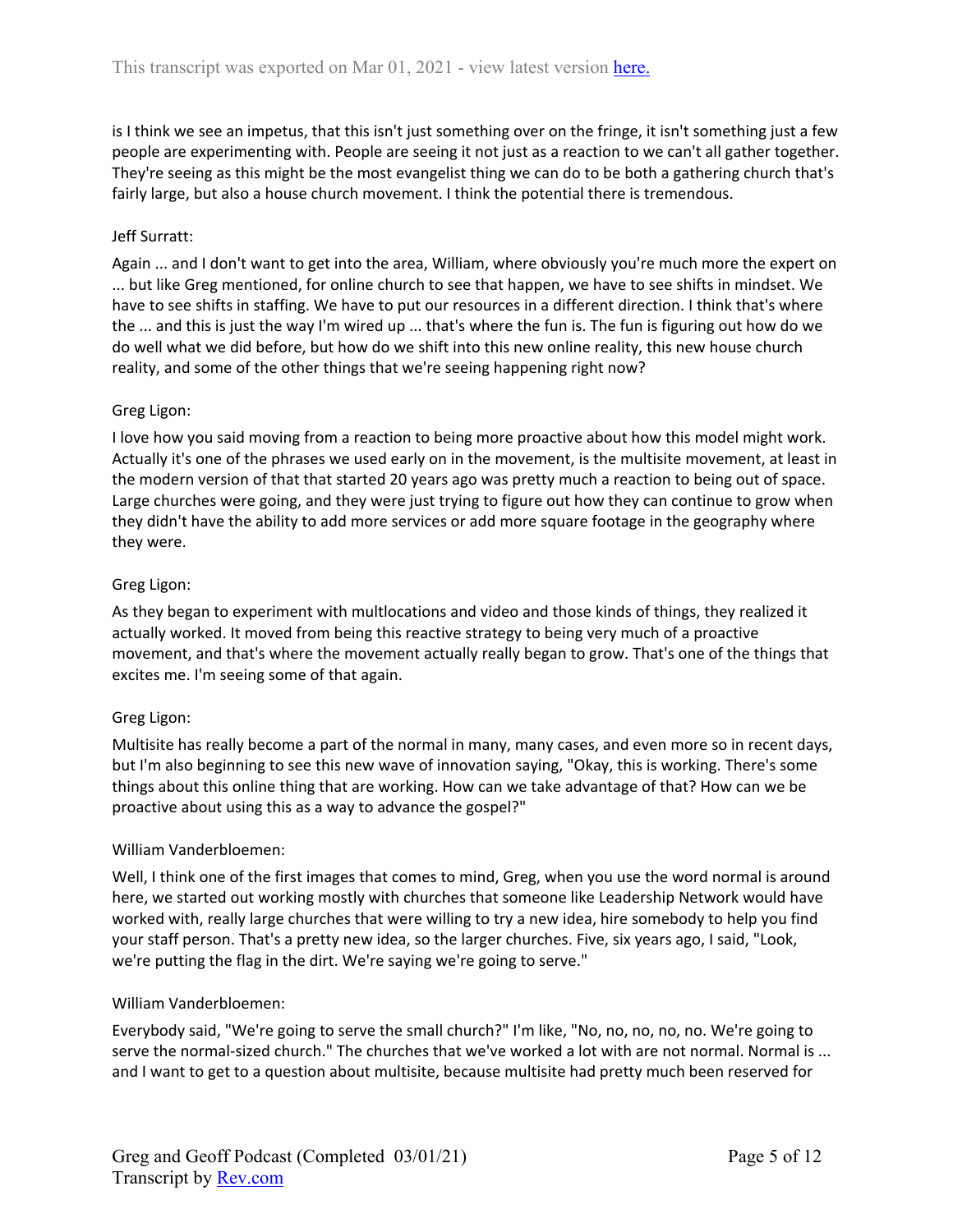larger churches. I know it was starting to trend down toward churches of 800 or 1,000, but that's still really abnormal.

### William Vanderbloemen:

Normal is my mother's church, where they've got 150 people show up on a weekend. It's a great church. It's been around. It's a little younger, slightly younger than the United States. It's been around and established. They've got a brand-new pastor, a young guy who's killing it, but his first year ... he arrived in January and then, "Oops." I said, "How did you end up to start streaming online?" He said, "Well, my wife has a camera." His wife held the camera. His kids, this-size kids, were helping lead worship, whatever that meant, since the organ wasn't working.

### William Vanderbloemen:

Multisite is now something that the normal-sized church is having to all of a sudden have an accelerated learning course in. Are you guys seeing this happen? If so, what are some lessons? Because there's undoubtedly people that are listening that are in normal-sized churches that are like, "How does this apply to me?" Does that make sense?

### Jeff Surratt:

Yeah, it definitely does. I think one of the biggest learnings right away for normal-sized churches was how do we get this thing online, and I think, like your mom's church, discovered getting there is not that hard. That is not a huge hurdle. It can be as big a hurdle as you want. You can go buy broadcast equipment, and you could do all that. You don't have to. If you have an iPhone, you can be streaming on Facebook this afternoon. I think that's the first step.

#### Jeff Surratt:

I think for normal-sized churches, what's cool about that is that's just the tip of the iceberg of what you can do. Now, all of a sudden there is an opportunity for a normal-sized church to present all kinds of content in all kinds of formats, so on YouTube and Facebook, on your own page, to go way beyond that Sunday experience of just watching the music and the pastor.

#### Jeff Surratt:

Something I heard Bobby Gruenewald, who Greg and I remember when Bobby walked into a cohort that we were having in Oklahoma City and he said, "Hey, guys, I think we're going to try to do church online." We all said, "Dude, that's insane. Who would do that?" Turns out he was right, we were wrong. Bobby said the other day that the key of online is not amount of content that you put out, or even quality of content. It's the connection that you build.

#### Jeff Surratt:

For a normal-sized church, you can build that connection. It's people connecting with each other. It's engagement. Honestly, I think the ... I want to say a foreign word that I'll say incorrectly, so I don't want to say that word ... but the currency, I think, going forward, more than how many people sit in our seats or even how much money do people put in the offering, it's how engaged are people in the things that we're doing.

Jeff Surratt: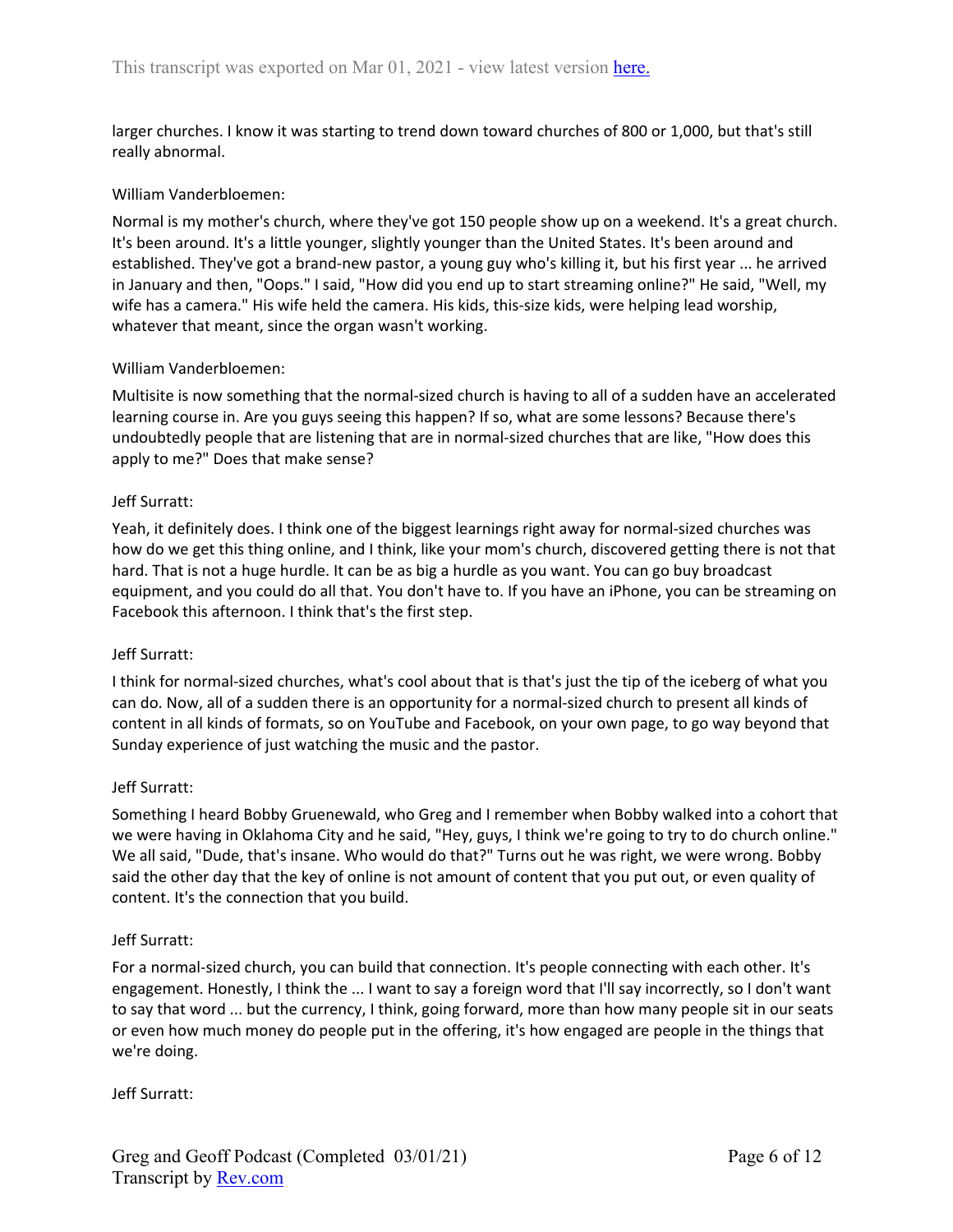For a normal-size church, you don't need to go spend a ton of money on technology and all those things. What could you be putting out content-wise, and then how can you help build engagement among your congregation and the new people that you meet? Honestly, I think this is one of the most exciting multisite pieces for normal-sized churches. Again, like you said, they don't need to be a megachurch that goes and spends \$10 million to expand. They can do it with an iPhone and a Facebook account.

### William Vanderbloemen:

Wow. Greg, how about you? What are you seeing for that normal-sized church?

### Greg Ligon:

Yeah. I mean, just to echo some of what Jeff said, very much it's the accessibility is there. That was one that there's been ebbs and flows of that throughout the multisite movement is based on the technology, but now the technology is accessible to anyone. I mean, my mom, who's 85, has an iPhone, and she's on Facebook every day. Literally, Facebook and her online church has been her lifeline during this pandemic.

### Greg Ligon:

The ability to do that, and then the variety of mediums in which to do that. Facebook tends to attract a little bit older audience, as we know, but every platform, Instagram, and ... I'm drawing a blank. I'm an old guy. Instagram.

#### William Vanderbloemen:

You're on Facebook, aren't you, Greg?

## Greg Ligon:

That's right. I was trying to grab YouTube. All those platforms make it accessible to a multitude of audiences, or a multiplicity of audiences.

## Jeff Surratt:

I would say too, staying on that same normal-sized church, the other thing that we're seeing and it's going to accelerate ... and I know, William, you've been involved in this a lot ... but is this whole idea of church mergers. I think that we are going to see new flavors of church merger, not simply, "Well, if we don't merge with somebody, we're not going to be able to pay our bills."

#### Jeff Surratt:

That's going to happen and it's going to accelerate, but I think we're also going to see healthy, normalsized churches saying, "You know what, if we were to connect, if we would connect with this other church, we could do more ministry. We could be more effective in our community. We could reach a generation that we're not reaching. We're healthy, but we ... " to borrow the title of our friend Warren Bird and Jim Tomberlin's book, Better Together, " ... we could be more effective if we did this together." We're seeing that accelerate and I think it's going to just really ramp up from here, of normal-sized churches joining either with another church of their size, but probably more likely into a network around maybe a larger church.

Greg Ligon: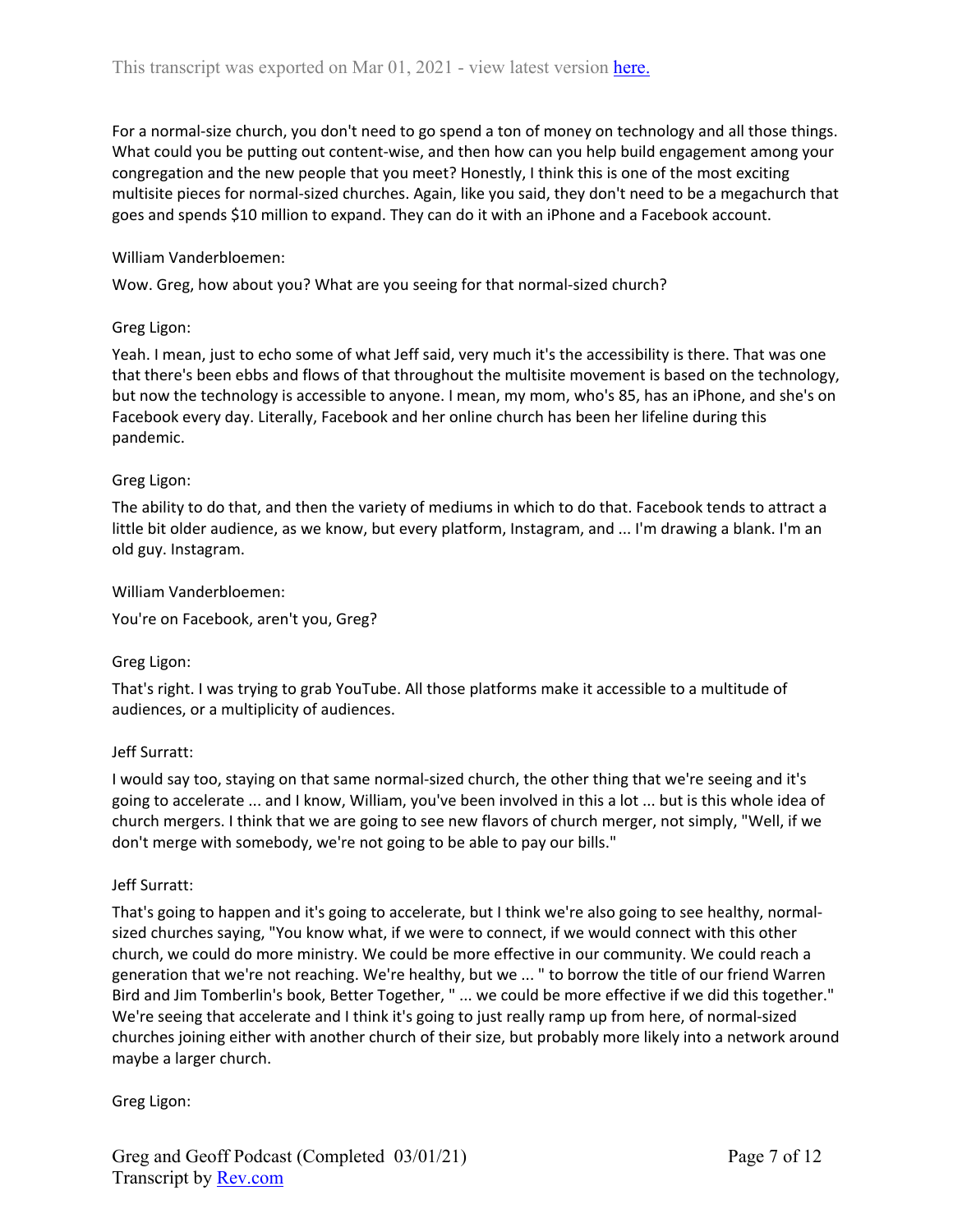Yeah. We did research about five years ago in terms of mergers, and at that point in time about 30% of all multisite campuses were a result of a merger. Then about 18 months ago we did a follow-up study, and that follow-up study indicated that had moved to 40%, and of course that was pre pandemic. I think that that number is just going to increase.

## Greg Ligon:

You mentioned Warren and Jim's book, Better Together. I think just recently, in their rerelease of that book, they provided a new statistic. I think it was like 82% or 83% of churches that had done a merger will do it again. It's been a very positive experience for them.

### William Vanderbloemen:

I would bet. I don't think we've seen it yet. You guys correct me if I'm wrong, but I would bet we will see, in the next two, three years, the merger of two very large churches. We're yet to see that. Really we haven't seen mergers. We've seen adoptions and acquisitions, but a real ... like in Houston, two big oil and gas companies actually coming together. I think we're going to see that happen. I think it's going to come, because the church has become distributed into so many homes that now the question of locale is not nearly as sacred as it once was. I could be wrong.

### Jeff Surratt:

I agree. I think we are going to see that. I think that a piece of that comes from the business world, where there are companies that Amazon has bought and yet that company has maintained their identity. I was listening the other day to the CEO of Whole Foods. Amazon of course owns Whole Foods. The CEO who started Whole Foods, and he talked about how Whole Foods still exists as its own brand within Amazon, and yet they now have the distribution and the marketing of Amazon. The two companies, they're wholly owned by Amazon, but they still exist with a separate identity.

## Jeff Surratt:

I think that's what we're going to see, William, more that we haven't seen where you're talking about two large churches. I think we definitely are going to see it. I think sometimes, those churches may maintain a little bit of a different identity. We look at the Marriott model, where Marriott has multiple brand names within their umbrella, and yet they're all part of the Marriott family. I think we're going to see families of churches, where the expression, maybe it's an urban church, maybe it's suburban, maybe it's rural, but it all fits within this.

#### Jeff Surratt:

What we've seen mostly is cloning, right? If you're going to be multisite, you're going to be a clone of the original. I think we're going to see more of, "No, we're not looking for clones. We see an advantage of doing this together. We also see an advantage of individual identities." I think under that kind of scenario, honestly, William, I could more likely see very large churches coming together, where neither church is saying, "We're going to have to dump all of our identity and become a part of this other church."

#### William Vanderbloemen:

Yeah. I think they used to call that denominations.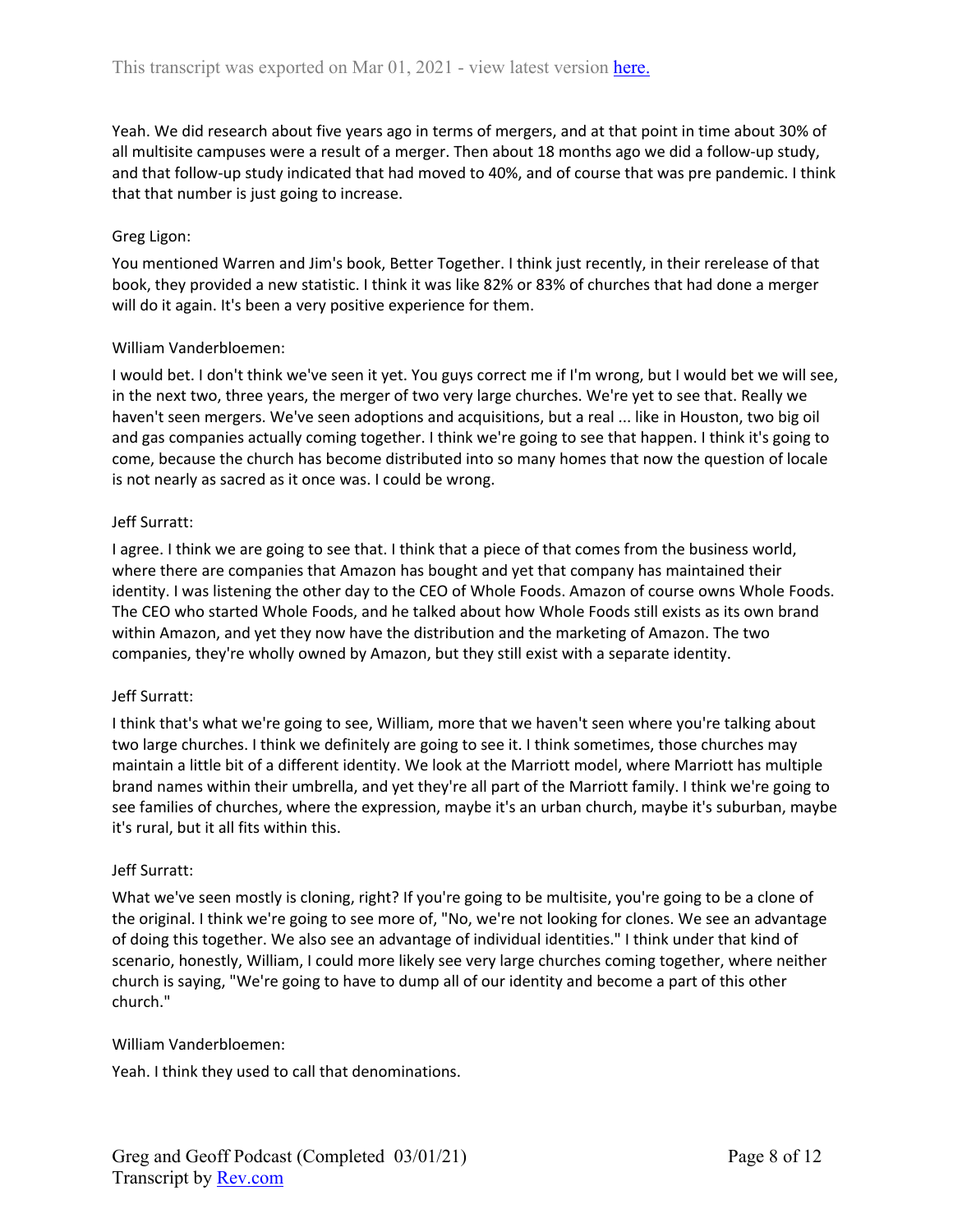## Jeff Surratt:

Right. Right. I agree with you. I think what's interesting is I've had people say, "Hey, isn't multisite just a new form of the denomination?" My answer to that is for many denominations, there was a positive reason that it formed. For some of them that reason has disappeared, but they're still hanging on. I don't think there's anything wrong with a new ... and this is a guy with a long nondenominational background. I see no problem with us moving into the positive pieces of denominations being brought into a new reality.

### William Vanderbloemen:

Well, now we are wandering into staffing, because by my read, particularly growing up Presbyterian, we didn't have a Bishop, we had the Presbytery, which the U.S. Government was designed after Presbyterian polity. Imagine Congress being the Bishop, right? That might make you terrified, but the idea was in your local region, who's going to be the quality control around who comes in and who goes out as ministers, and are they going to match theologically?

### William Vanderbloemen:

They don't have to do things like we do them, but are they going to match theologically, because that's the Presbyterian calling card? Over time ... and I'm being critical of my own home ... but over time it really just turned into a shared pension plan. The theology and the quality control is gone, because there was no one quality. It was too ubiquitous. I think it's a very natural tendency.

### William Vanderbloemen:

I've said all through the pandemic, the first thing God curses in all of the Bible, He says it's not good for us to be alone. He actually cursed that before sin entered the world. I mean, think about that. It is totally natural for churches to not want to be alone and to want to be gathered into groups and into tribes. We've seen it, whether it's the ARC Conference or the Exponential Conference. It's all just forerunners of the same sort of thing. It's going to be really cool to see how that comes out.

## William Vanderbloemen:

If I'm a pastor, I'm sitting and listening. "Okay, these are cool ideas, but how is this going to impact my life in the next couple of years? Give me a couple of takeaways." Greg, you go first. What would you say are one or two things that the pastor out there listening today ought to be aware of that are going to be coming across the horizon that might affect their life?

#### Greg Ligon:

Yeah. Well, I'll go back to something I said a little bit earlier in the process, and I think that digital is here to stay. It is going to be a part of the church moving forward, and so a pastor has to figure that out. I understand there's some huge challenges and huge questions in terms of how that actually is going to find its final expression, or its expression even this next season.

#### Greg Ligon:

I mean, we're in this scenario. We have been for the last year. We can only plan a couple of weeks at a time, and even those plans get blown up. I think the reality for today, for 2021, as you're beginning this year, is that you have to begin to think about how you're going to engage digital, engage digitally online, and what that's going to look like for your church.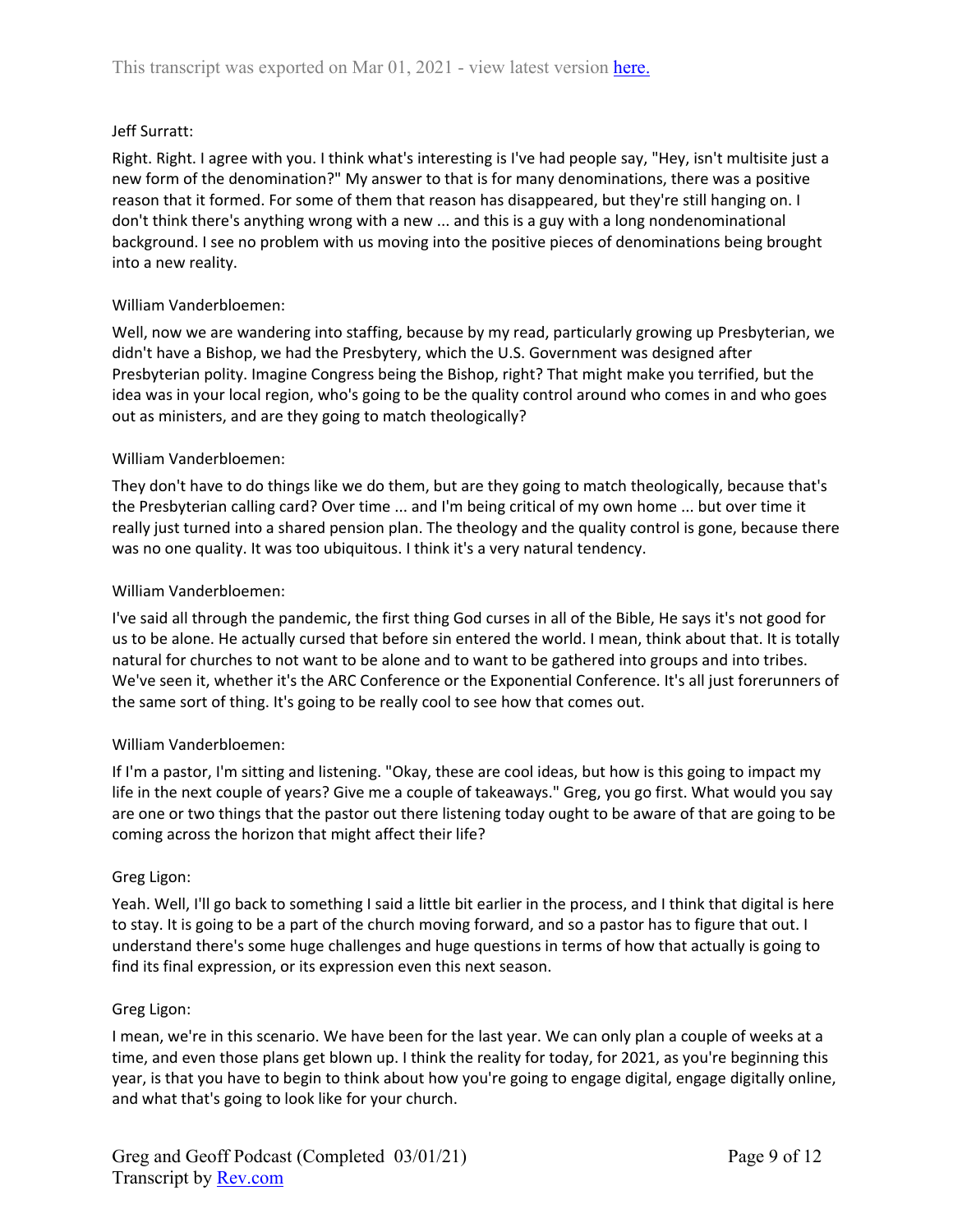## Jeff Surratt:

Yeah. I agree. Part of that is exactly what you're doing with this podcast, William, where you're dropping a season and it's on demand. That's the reality of the church. Church is no longer the thing that you go to on Sunday morning for most people. It's an on-demand, 24/7, just like Netflix and podcasts and everything else, so how do I adapt to that?

## Jeff Surratt:

I think the other thing is what we were just talking about, moving beyond a silo picture of what the church is and really figuring out not just how do I open more campuses, but I love what you said, William, is that churches, it's not good to be alone. I think for any pastor who is wrestling with this new reality, part of that new reality is how can I move out of this silo. How can our church become, whether it's joining a network, starting a network or it's just a relational piece, but how can I raise the temperature?

## Jeff Surratt:

Because we have seen in the pandemic, churches that are isolated and totally alone, just like people that are isolated and totally alone, they don't do well. It's the churches, at least in my experience, that have been well networked, the pastors that have been well networked, are the ones who are doing well and they're innovating and they're healthy. It's the guys and the ladies that are leading by themselves that are struggling. I think that's not just a pandemic thing.

## Jeff Surratt:

I think that's where God is leading the church. For any individual pastor, the question I'd be asking, one, is are we figuring out this asynchronous, 24/7 digital piece? Then the other piece is how are we working together both within our networks, our denomination or relational? How are we moving to more of a together rather than alone picture of church?

# Greg Ligon:

One other thing I'd say real quickly ... and I can't take credit for this one, I have to tip my hat to Dave Travis, my colleague at Generis ... but he's begun to talk about the move in the church from platform to pastoral, and now an increasing and accelerated shift to personal. The megachurch in its heyday was really about the platform. It was what happened in the room. It was the big show we got ready for every weekend. Then there's been a slower move to the pastoral, that really got accelerated with COVID. We began to hear people say the old school's the new school. We're calling everybody in our church, you know? We're picking up the phone, calling everybody in the church.

## Greg Ligon:

I think now, as we move into this new season, it's going to have to become even more intimate at the personal level. How do we really help people be disciples that disciple other people? How do we really help people care for one another in significant ways? That's going to be part of the challenge. I mean, we know the challenge. Although the reality is digital, we know some of the challenges associated with that, right? It's not all rosy. There's some difficulties with that, in terms of connection and relationship and those kinds of things. That's going to give us all the more reason to really double down on what does it mean to really equip people to be personally serving one another in this season.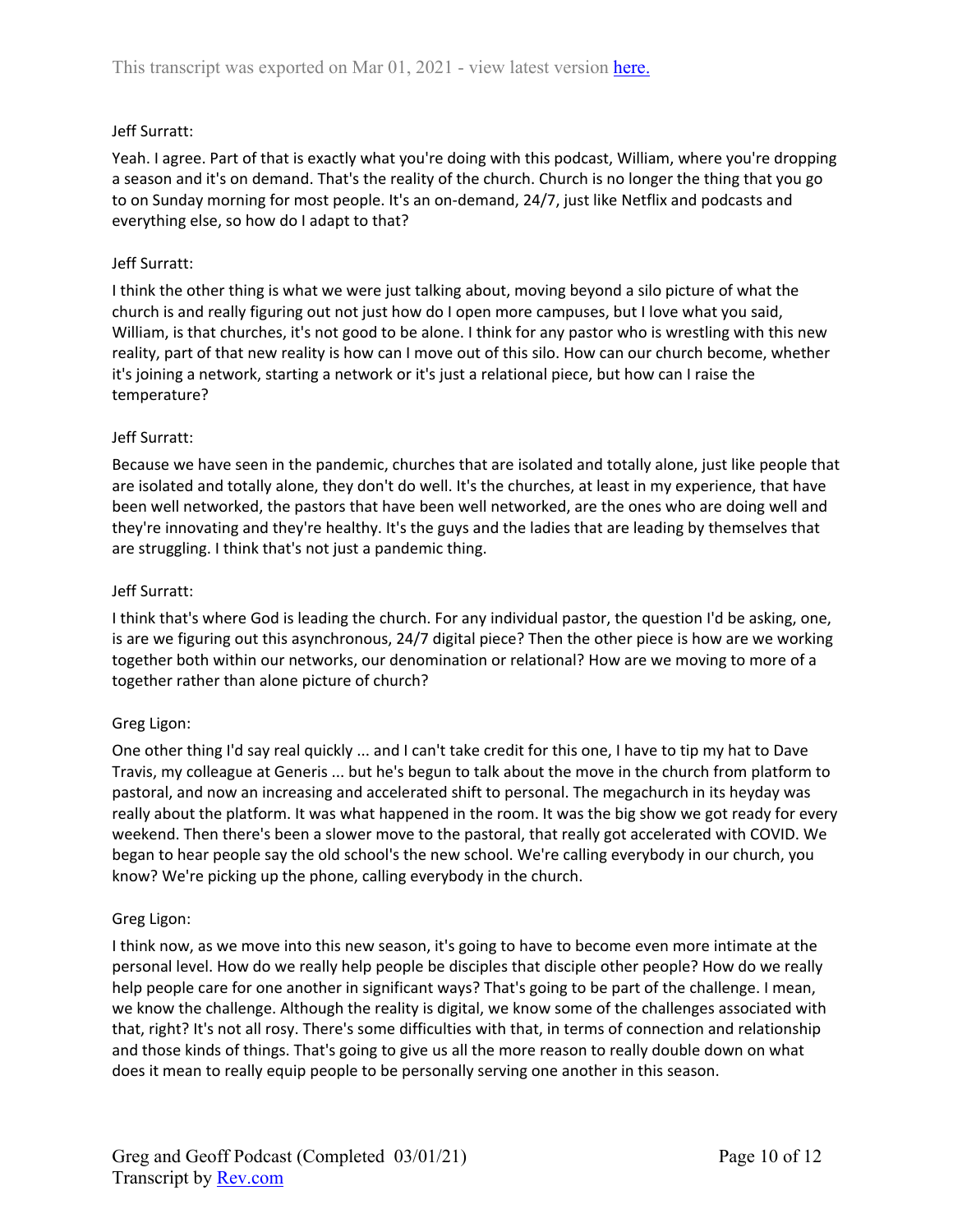#### William Vanderbloemen:

We've been preparing for a search for a whole new kind of pastor. I mean, there's a laundry list of things. Can you preach into a phone and also to a room, right? That's going to have to happen. Above all other things, it's exactly what you just said. I've not heard Dave mention this.

#### William Vanderbloemen:

We've said, in the old-school way of talking about the threefold office of Christ, the prophet, the priest and the king, that prophetic, or the, "Give me good content," that's just not even something you can offer as a local church anymore, because there's good content everywhere. I mean, it's out there. It's out the window.

### William Vanderbloemen:

I was talking to my pastor earlier today, and he said he just keeps getting emails from people saying, "If you would just preach like this pastor, watch this link, we would have a revival." He's like, "This is killing me." The content, it's out. The leadership stuff, a lot of that can now be outsourced, a lot of things. What cannot be outsourced is the priestly gift of getting right up next to the sheep. I think you're going to see a rise of a hyperlocal ministry and a priestly gift, pastors who smell like their sheep.

#### William Vanderbloemen:

Yeah, digital's great. I'm all for it. We just finished a series. I got to my new church and so did the pandemic. It's pastors who spent their first year in ministry in the pandemic, and the line that kept coming up ... I don't even know who said it first, but it's just so horrible ... is you had a virtual honeymoon. I mean, who wants that? That's like the worst. That destroys the entire purpose of the honeymoon, right? Digital can only go so far. I think the up close and personal is going to be where it's at.

#### William Vanderbloemen:

Hey, guys, I really appreciate this. The name of the ebook, Jeff, tell me.

Jeff Surratt:

Multisite Reimagined.

William Vanderbloemen:

Multisite Reimagined. Is there a quick link where people can go to receive that?

Greg Ligon:

Yes. You can go to generis.com/multisite-reimagined. Generis.com/multisite-reimagined.

#### William Vanderbloemen:

We'll include all those links in the show notes. If you're not on the list for the show notes, just go to vandercast.com. We won't beat you up with a bunch of email, but we will send you a preview of what's coming and links to everything that we've mentioned today.

Anna Baker: